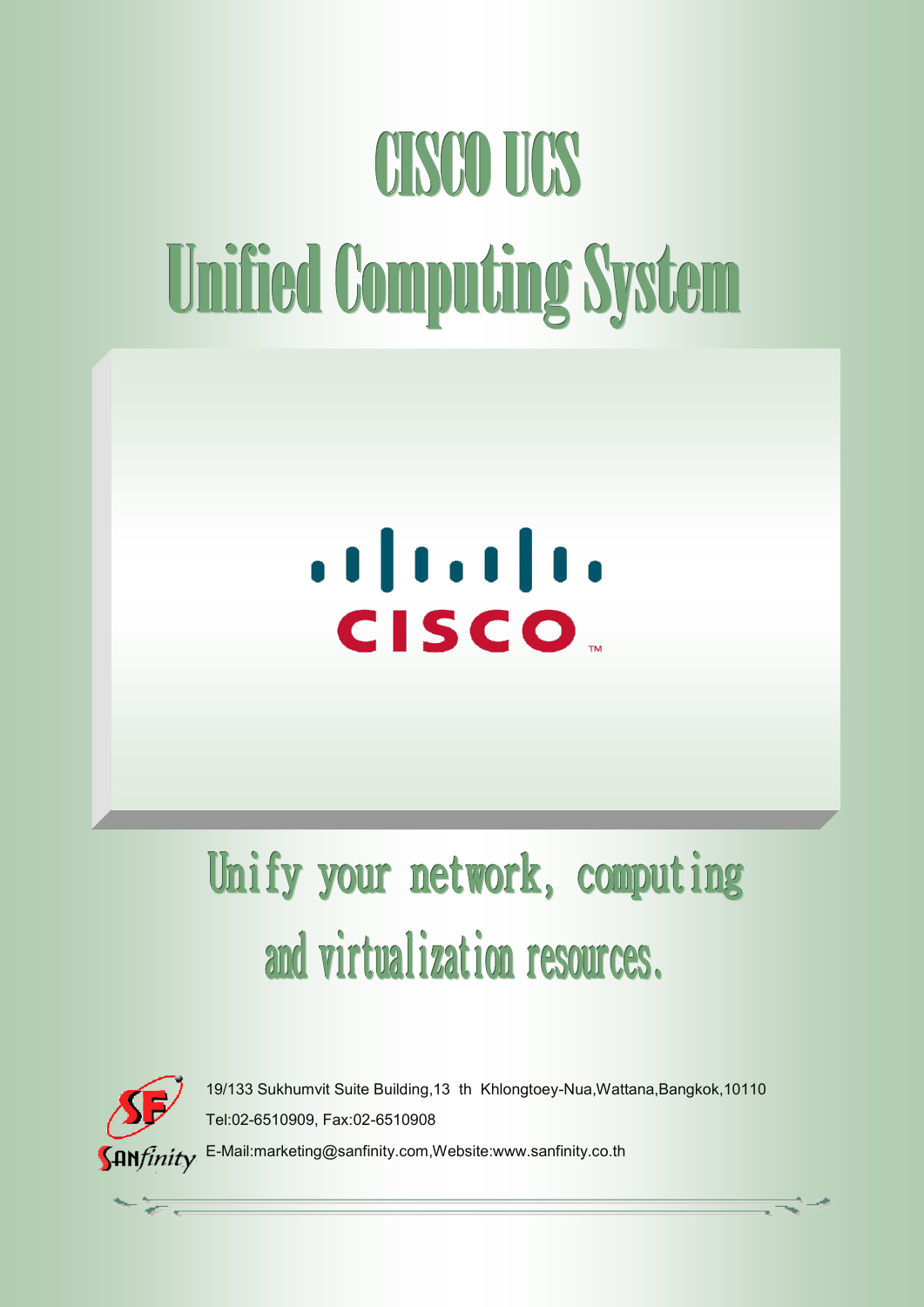### **Unified Computing and Servers**

#### **Product Overview >>**

**Cisco R Series Racks:** *Make Your Infrastructure* 

#### *Highly Secure.*

- ◆ Has an innovative design to deliver exceptional power, cooling, and cable management, as well as strength and stability
- $\bullet$  Is optimized and certified for use with the Cisco Unified Computing System
- $\bullet$  Is part of a complete Cisco infrastructure solution, including
- computing, network, rack, power, and services

#### **Cisco RP Series Power Distribution Units:** *Get Reliable Power Distribution and Protection.*

#### **Easily Manage and Troubleshoot Power Cabling**

solution, including compute, network, rack, and power services

The Cisco RP208-30-U-1 Power Distribution Unit offers:

- **Improved power distribution**, with cost-effective and efficient distribution to up to 24 outlets
- **Simplified cabling from the rack**, replacing up to two dozen input power cords with just one
- **Decreased clutter, improved airflow, and simplified power distribution** as

a result of fewer cables

- **Easy installation and deployment**, with a 0RU and 1RU design to preserve valuable rack space for IT equipment
- **Protection against overload conditions**, with two 20A circuit breakers for groups of receptacles





19/133 Sukhumvit Suite Building,13 th Khlongtoey-Nua,Wattana,Bangkok,10110 Tel:02-6510909, Fax:02-6510908

E-Mail:marketing@sanfinity.com,Website:www.sanfinity.co.th

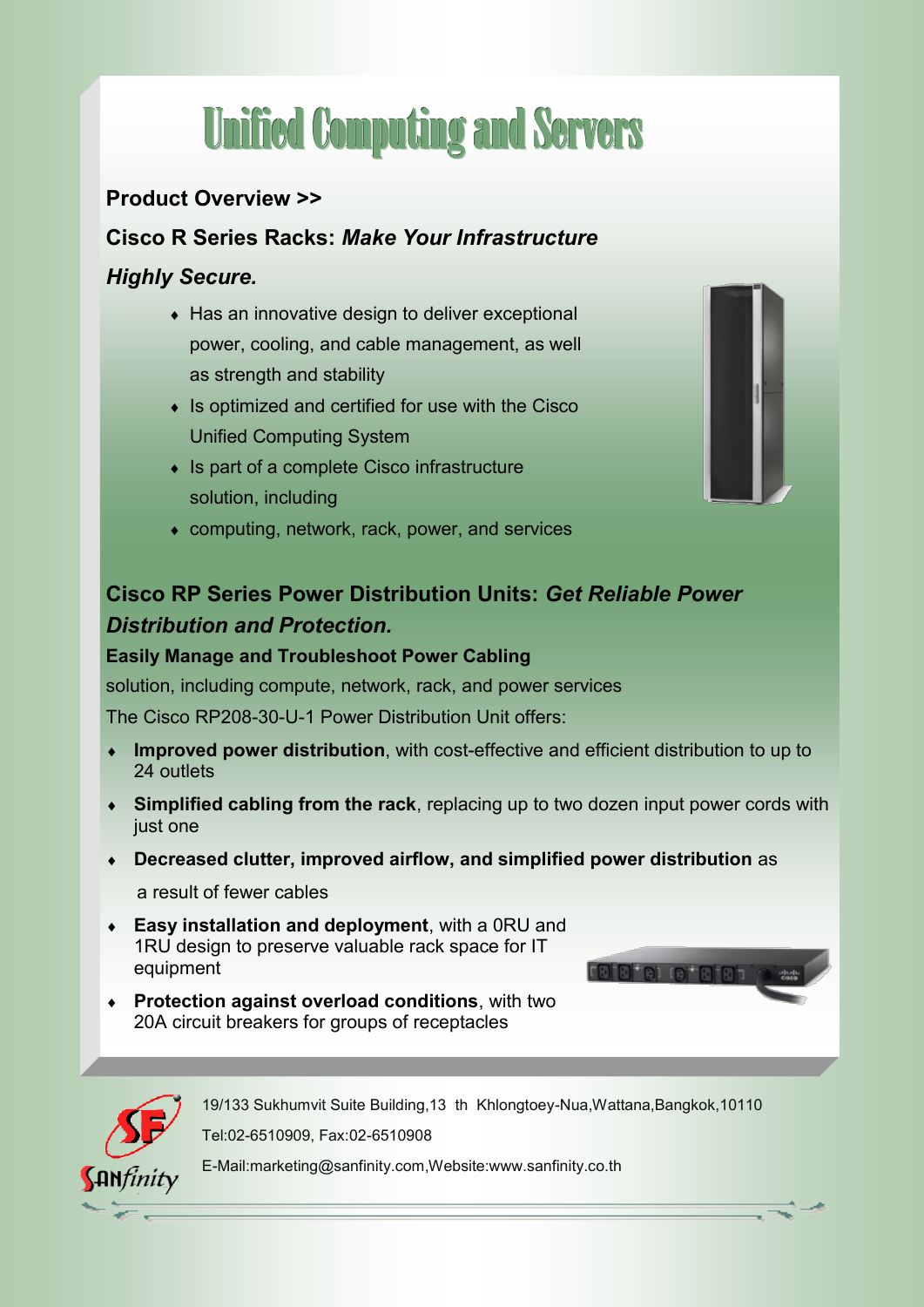#### **Cisco UCS 6200 Series Fabric Interconnects:** *Lower Costs with Efficient Interconnects*

#### **Lower Total Cost of Ownership**

- Additional bandwidth up to 960 Gbps, increased port density up to 48 ports in one rack unit (1RU)
- ◆ Reduced port-to-port latency from 3.2 microseconds (ms) to 2 ms
- Centralized, unified management with Cisco UCS Manager software
- **Efficient cooling and serviceability including front-to**back cooling, redundant front-plug fans and power supplies, and rear cabling
- Fiber Channel and 10 Gigabit Ethernet uplink connectivity with expansion module option

#### **Highly Scalable Architecture**

The Fabric Extender architecture scales up to 40 chassis in a single unified system without additional complexity, eliminating dedicated chassis management and blade switches, and reducing cabling. Scalable hardware can support Layer 3, Cisco Fabric Path, 4000 VLANs, and 40 Gigabit Ethernet uplinks in the future.

#### **VM-FEX Technology**

Helps enable a consistent operational model and visibility between physical and virtual environments; it simplifies enforcement of security and network policy when moving virtual machines across hosts

### **Cisco UCS 6100 Series Fabric Interconnects:** *Centralized Management and I/O Consolidation*



A core part of the Cisco Unified

Computing System, the Cisco UCS 6100 Series Fabric Interconnects provide both network connectivity and management capabilities to all attached blades and chassis.



 $\frac{1}{\sqrt{2}}$ 

19/133 Sukhumvit Suite Building,13 th Khlongtoey-Nua,Wattana,Bangkok,10110 Tel:02-6510909, Fax:02-6510908

 $\int A N$ finity  $E$ -Mail:marketing@sanfinity.com,Website:www.sanfinity.co.th

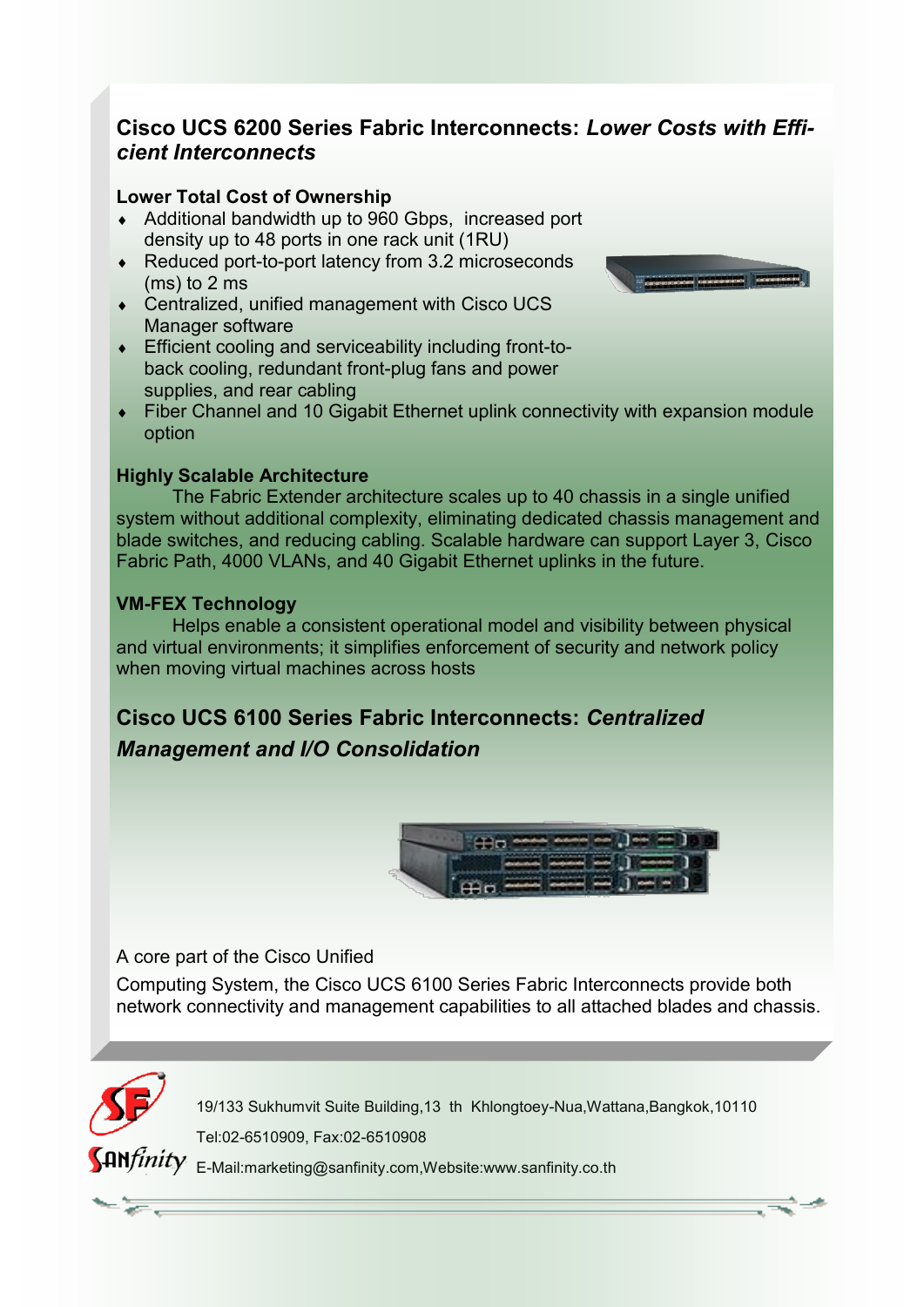#### **Cisco UCS 5100 Series Blade Server Chassis:** *Simplified Server Deployment*



The Cisco UCS 5100 Series Blade Server Chassis is a crucial building block of the Cisco Unified Computing System, delivering a scalable and flexible architecture for current and future data center needs, while helping reduce total cost of ownership.

Have fewer physical components

Require no independent management

Be more energy efficient than traditional blade-server chassis

#### **Cisco UCS 2100 Series Fabric Extenders:** *Simplifying I/O, Cabling, and Management*

View Interactive 3D Model: Unified Computing System

Cisco UCS 2100 Series Fabric Extenders connect the Cisco UCS 5100 Series Blade Server Chassis to the Cisco UCS 6100 Series Fabric Interconnects and help simplify cabling, management, and diagnostics.

The fabric extender extends the I/O fabric between the fabric interconnects and the blade-server chassis, enabling a lossless and deterministic Fiber Channel over

Ethernet (FCoE) fabric to connect all blades and chassis together.

The first product in the series, the Cisco UCS 2104XP Fabric Extender





19/133 Sukhumvit Suite Building,13 th Khlongtoey-Nua,Wattana,Bangkok,10110 Tel:02-6510909, Fax:02-6510908

E-Mail:marketing@sanfinity.com,Website:www.sanfinity.co.th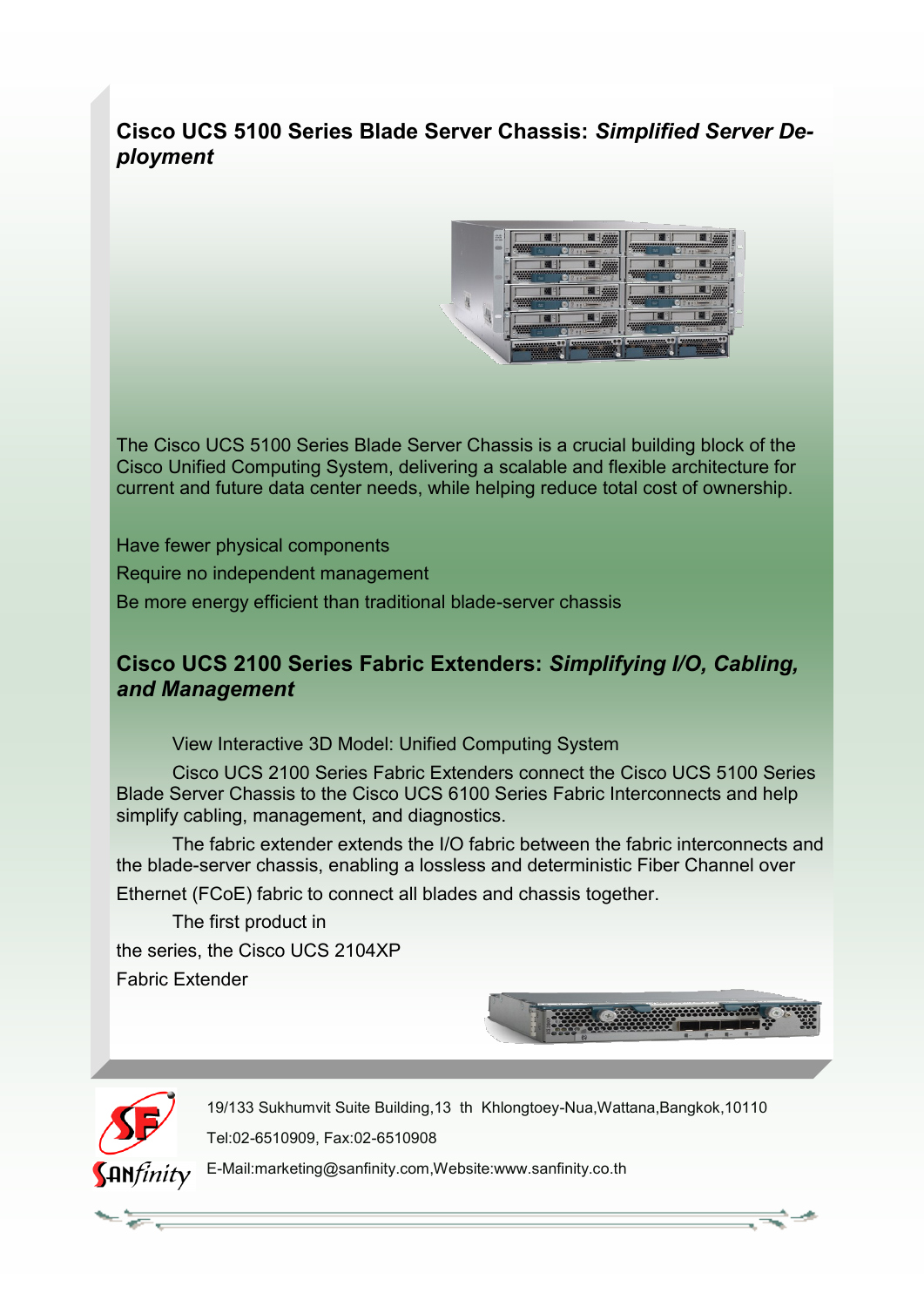#### **Cisco UCS B-Series Blade Servers:** *Deploy Innovative Blade Servers*

Significantly reduce capital and operating expenses with the converged network fabrics and integrated systems management of Cisco UCS B-Series Blade Servers.

#### Enhance Performance with 2-Socket Servers

Based on Intel® Xeon® processor 5500 and Xeon 5600 series, these servers work with virtualized and non virtualized applications to increase:

- **Performance**
- Energy efficiency
- **Flexibility**



#### **Cisco UCS C-Series Rack-Mount Servers:** *Unique Benefits in a Familiar Package*

- **Compare C-[Series Rack Mount Server Models](http://www.cisco.com/en/US/prod/ps10265/ps10493/c_series_comparison.html)**
- **Access 3-[D Interactive Models of C](http://www.cisco.com/en/US/products/ps10493/prod_presentation_list.html)-Series Products**
- **Reduce total cost of ownership (TCO) and increase business agility with Cisco UCS C-Series Rack-Mount Servers**



19/133 Sukhumvit Suite Building,13 th Khlongtoey-Nua,Wattana,Bangkok,10110 Tel:02-6510909, Fax:02-6510908

 $\mathsf{S}$ **AN** $finit$  $\mathsf{y}$  E-Mail:marketing@sanfinity.com,Website:www.sanfinity.co.th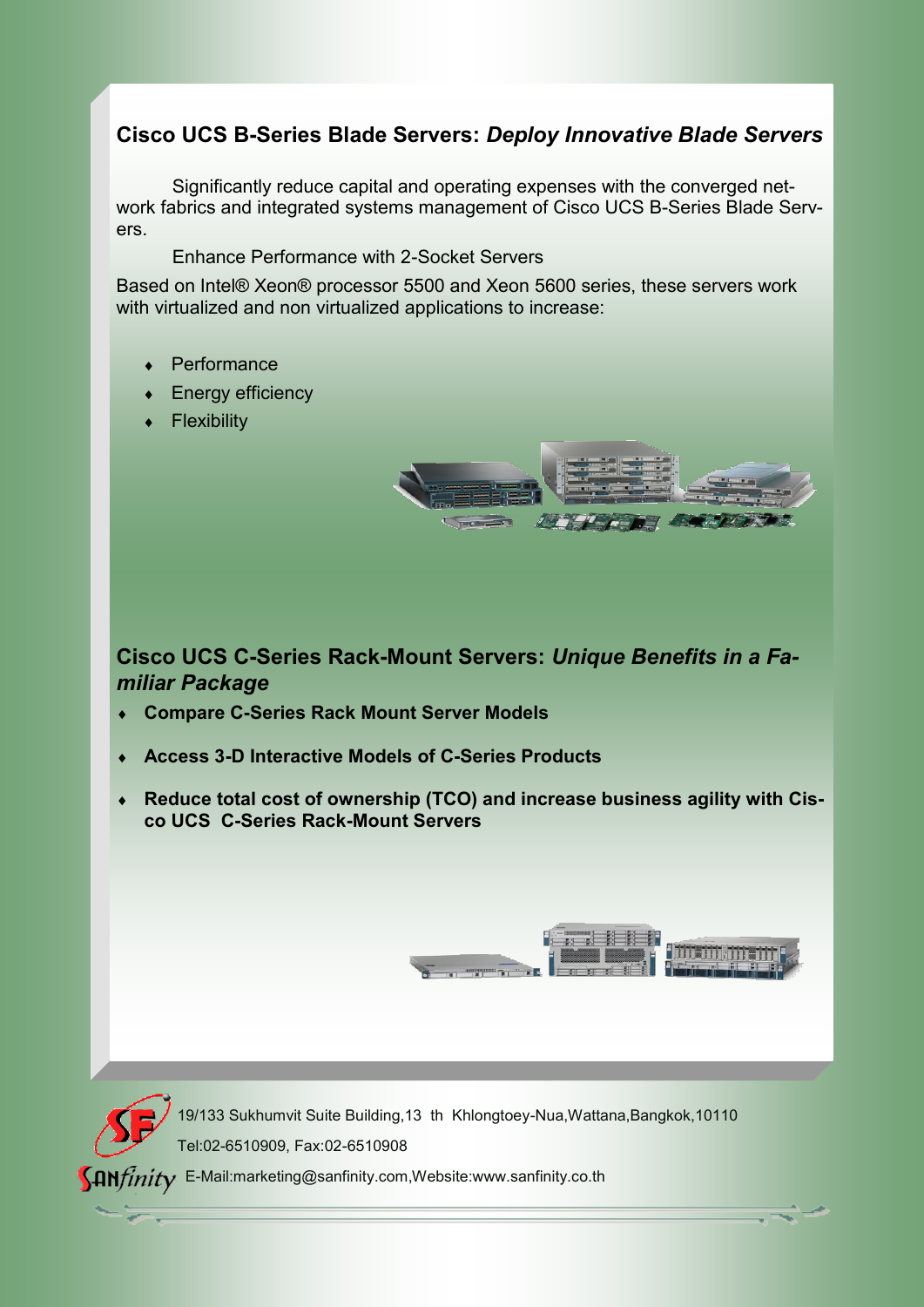#### **Cisco UCS Express:** *Simplify Branch Office Infrastructure*



Now multisite organizations can increase business agility, lower total cost of ownership (TCO), and get more from their branch office infrastructure. The Cisco Unified Computing System Express (UCS Express) is a converged networking, computing, and virtualization platform for hosting essential infrastructure services and mission-critical business applications in the lean branch office.

#### **Key Features**

- Compact, all-in-one computing and networking system
- Easy-to-provision x86 blade servers
- Enterprise- and production-class bare-metal hypervisor
- Remote management with network and server separation
- Microsoft WHQL and SVVP certified for Windows Server

#### **Key Benefits**

- Simplified branch office infrastructure and lower TCO
- ◆ Faster, easier physical server deployment
- Consolidated servers and better application deployment time
- Converged infrastructure with separate functional domains
- Right-sized platform for essential branch office applications



19/133 Sukhumvit Suite Building,13 th Khlongtoey-Nua,Wattana,Bangkok,10110 Tel:02-6510909, Fax:02-6510908

 $\int \n\iiint \nint y$  E-Mail:marketing@sanfinity.com,Website:www.sanfinity.co.th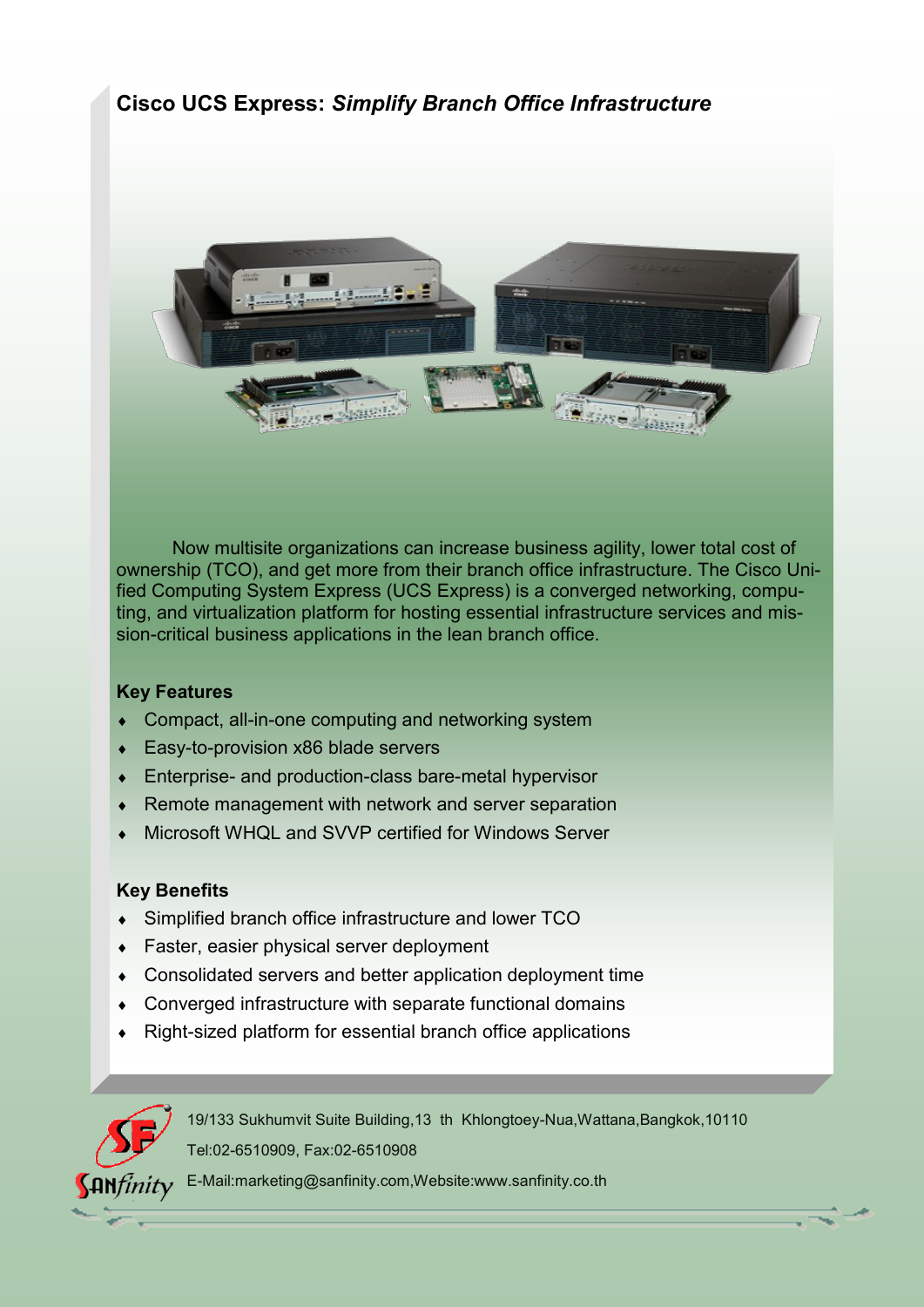#### **Cisco UCS Manager:** *Unify and Embed Management for Unified Computing*

Cisco Unified Computing System (UCS) Manager provides unified, embedded management of all software and hardware components of the Cisco UCS. It controls multiple chassis and thousands of virtual machines.



#### **Increase Agility and Reduce Complexity**

By promoting better process automation, Cisco UCS Manager delivers greater agility and scale for server operations, while reducing complexity and risk. It provides flexible role - and policy-based management, using service profiles and templates. In addition, it facilitates processes based on IT Infrastructure Library (ITIL) concepts.

#### **Improve Visibility and Control**

Focused integration with industry-[leading systems management partners](http://www.cisco.com/en/US/prod/ps10265/ps10281/ucs_manager_ecosystem.html) helps you easily adopt Cisco UCS, using existing IT staff skills, tools, and processes. An extensive XML API exposing 9000 points of integration facilitates [custom develop](http://developer.cisco.com/web/unifiedcomputing/start)[ment](http://developer.cisco.com/web/unifiedcomputing/start) to achieve new levels of system visibility and control.

#### **Reduce IT Costs**

Through its simplified, ecosystem-friendly approach, Cisco UCS Manager helps reduce management and administration expenses, which are among the largest costs in most IT budgets.



19/133 Sukhumvit Suite Building,13 th Khlongtoey-Nua,Wattana,Bangkok,10110

Tel:02-6510909, Fax:02-6510908

E-Mail:marketing@sanfinity.com,Website:www.sanfinity.co.th